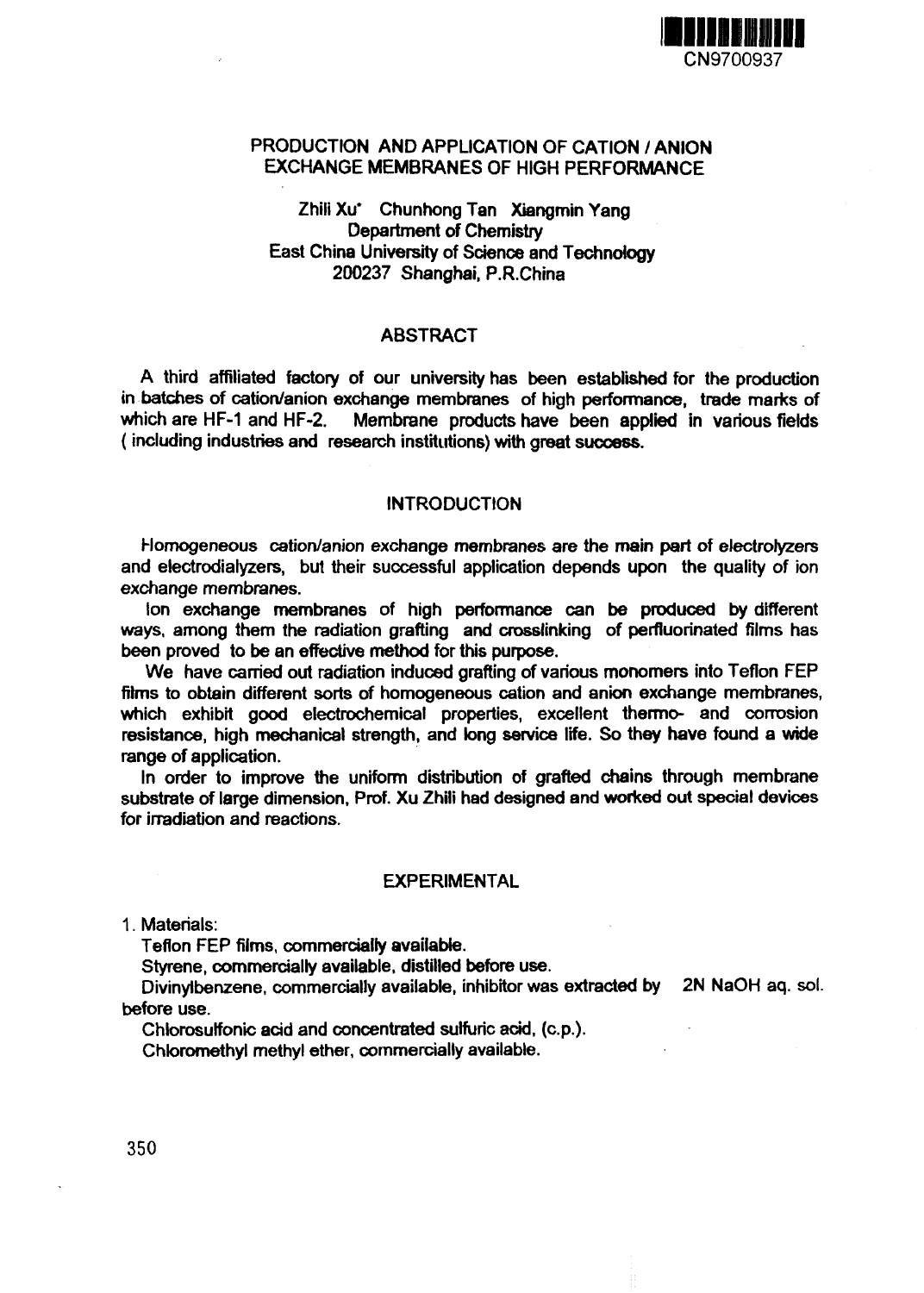Trimetnyi amine, commercially available.

# 2. **Apparatus:**

Van **de** Graaff etectron accelerator, 2 Mev; 150 microampere. Co-60 Radiation source,  $3 \times 10^{14}$  Bq.

# RESULTS AND DISCUSSION

1. The Uniformity of Irradiated Teflon FEP Films

Dimension of irradiated Teflon FEP films - 400 x 800 mm.

Samples  $(20 \times 40 \text{ mm})$  were cut off randomly through the whole area. Then, the percentage graft of samples after reaction was detected as shown in Tab. 1.

2. The Stability of Grafting Process

Samples were cut off from the irradiated films , and their corresponding percentage graft was detected after certain pre-set reaction time. The typical grafting curve is shown in Figure 1. All points were plotted on a curve with 1.0 % standard deviation.

| Relative G(%) |
|---------------|
| 102.0         |
| 100.3         |
| 100.1         |
| 98.7          |
| 98.3          |
|               |

$$
G = (100 \pm 0.7) \%
$$



Fig. 1. Percentage graft vs. reaction time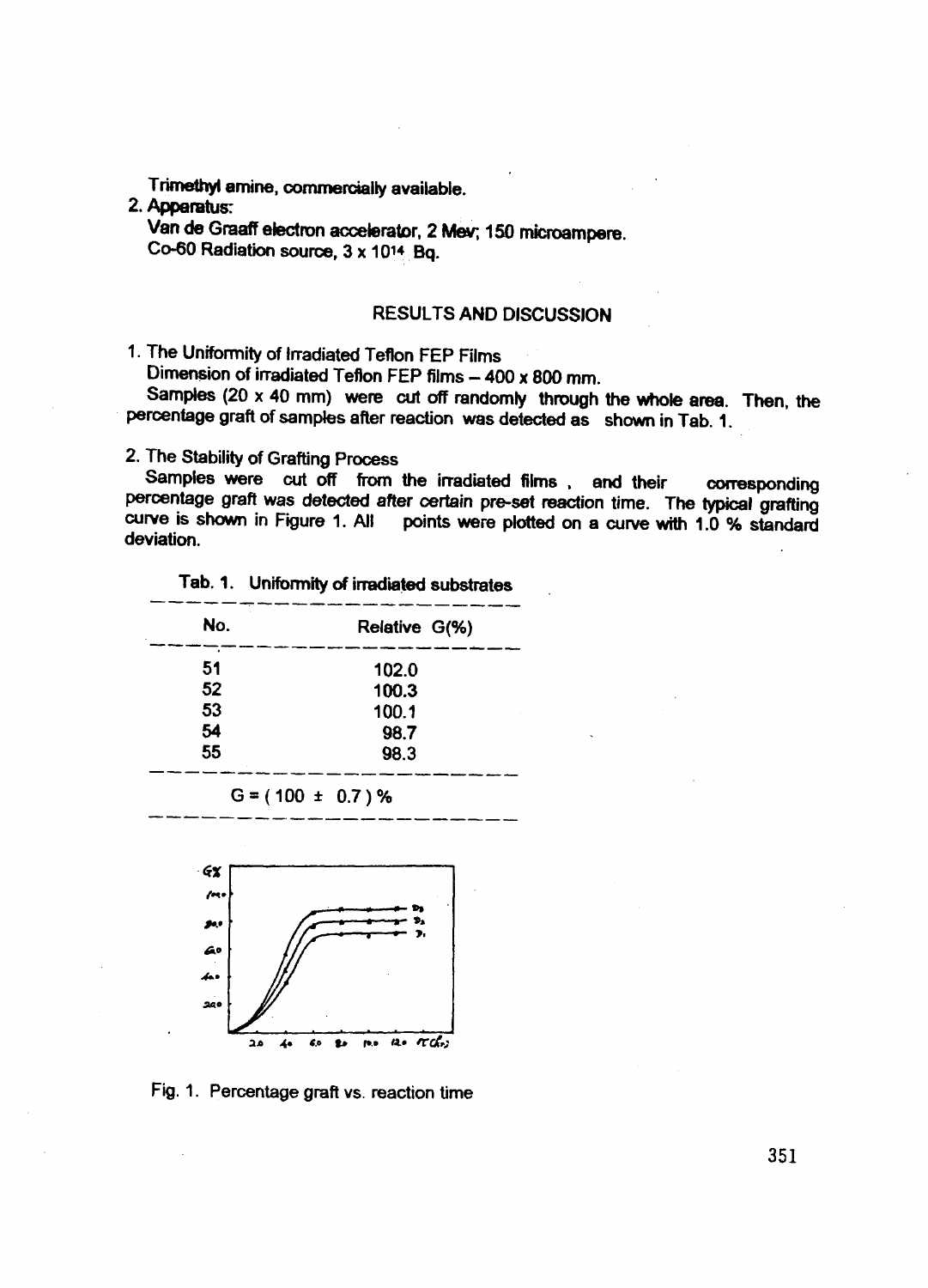3. Major Characteristics of Ion-exchange Membranes

Major characteristics of ion-exchange membranes, made from Teflon FEP films by means of radiation induced grafting, are listed in Table 2.

| $0.8 - 1.5$ |
|-------------|
| > 96%       |
| 100-200     |
| 140-180     |
| 5.7         |
|             |

Tab. 2. Major characteristics of ion-exchange membranes

4. Results of Accelerated (Enhanced)Oxidation Test

Accelerated (enhanced)oxidation test of produced ion-exchange membranes was carried out at room temperature in a solution, containing 10%  $H_2 O_2 + 0.05M$  NaOH  $+1.85x10-4$  g-ion of Fe/L.

Experimental results are compared with some published data as shown in Table 3.

| Trade mark    | <b>Substrate</b> | <b>Monomer</b> | Time for doubled resistance (H) |  |  |
|---------------|------------------|----------------|---------------------------------|--|--|
| $MT\Phi C-26$ | $P(VF+HFP)$      | St             | 0.025                           |  |  |
| $MPΦ - 26$    | <b>ibid</b>      | <b>TFS</b>     | 1.8                             |  |  |
| $MP\Phi$ -4MB | P(TFE+HFP)       | <b>TFS</b>     | 2.0                             |  |  |
| [HF]          | ibid             | St+DVB         | >> 4.0                          |  |  |

|  |  |  |  |  | Tab. 3. Comparative data of accelerated oxidation tests |  |  |
|--|--|--|--|--|---------------------------------------------------------|--|--|
|--|--|--|--|--|---------------------------------------------------------|--|--|

### 5. Results of Extra-corrosion Test

Extra-corrosion test of produced ion-exchange membranes was conducted at ambient temperature in a mixture of 16N HNO<sub>3</sub> + 23N HF ( 2:1 by volume ) and the experimental results are listed in Table 4.